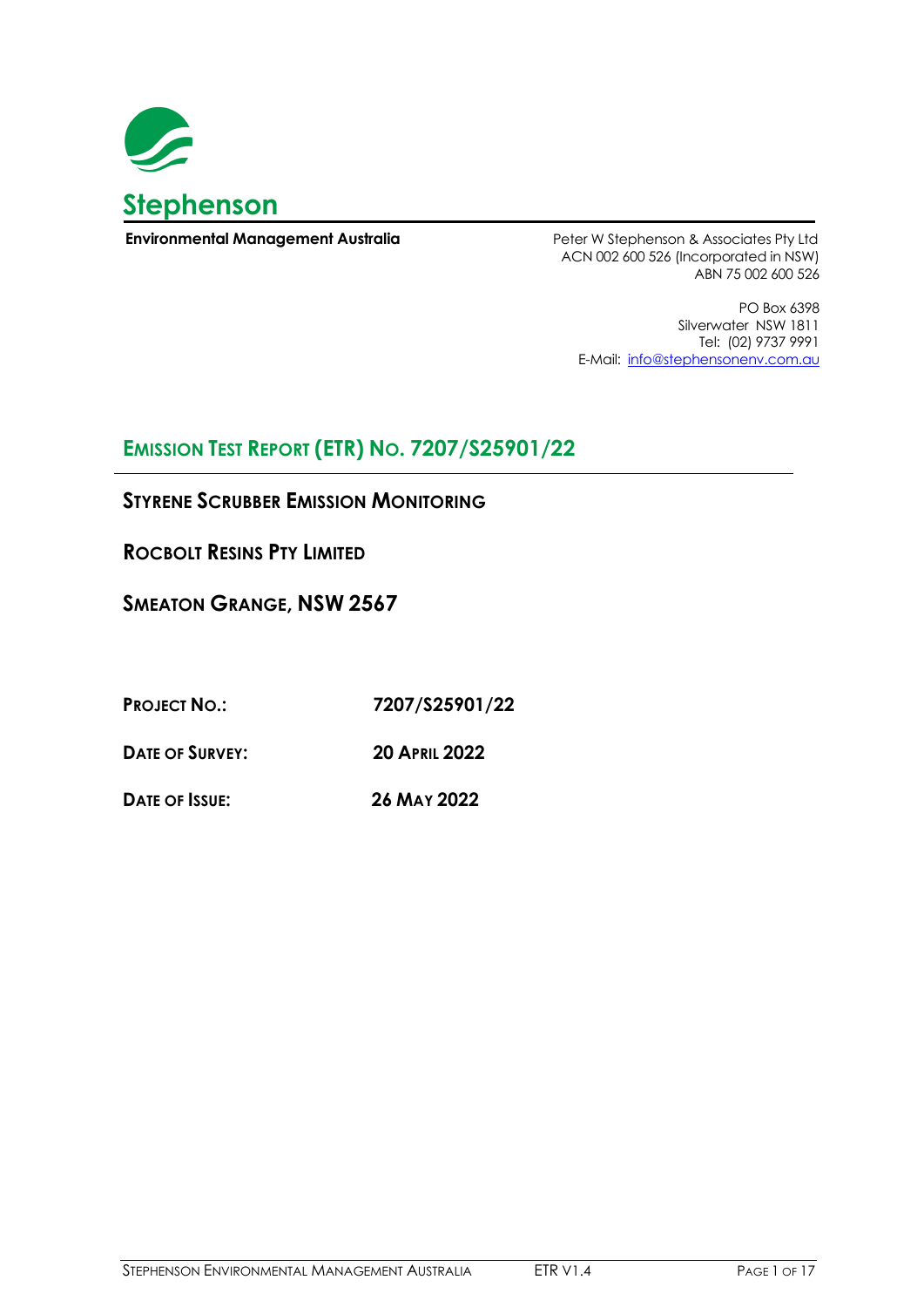# **EMISSION TEST REPORT NO. 7207S25901/22**

| Client | Organisation:                 | Rocbolt Resins Pty Limited                                                                                                                                                                                        |
|--------|-------------------------------|-------------------------------------------------------------------------------------------------------------------------------------------------------------------------------------------------------------------|
|        | Contact:                      | <b>Andrew Sykes</b>                                                                                                                                                                                               |
|        | Address:                      | 40-44 Anzac Avenue, Smeaton Grange NSW 2567                                                                                                                                                                       |
|        | Telephone:                    | 02 4647 8388                                                                                                                                                                                                      |
|        | Email:                        | asykes@rocboltresins.com.au                                                                                                                                                                                       |
|        | Project Number:               | 7207/S25901/22                                                                                                                                                                                                    |
|        | Test Date:                    | 20 April 2022                                                                                                                                                                                                     |
|        | <b>Production Conditions:</b> | Normal operating conditions during testing                                                                                                                                                                        |
|        | Analysis Requested:           | Volumetric flowrate, velocity, temperature, moisture,<br>oxygen, volatile organic compounds including styrene<br>and benzene                                                                                      |
|        | Sample Locations:             | Styrene dry scrubber exhaust stack                                                                                                                                                                                |
|        | Sample ID Nos.:               | See attachment A                                                                                                                                                                                                  |
|        | Identification                | The samples are labelled individually. Each label<br>recorded the testing laboratory, sample number,<br>sampling location (or Identification) sampling date and<br>time and whether further analysis is required. |

## **The sampling and analysis was commissioned by:**

This report cannot be reproduced except in full.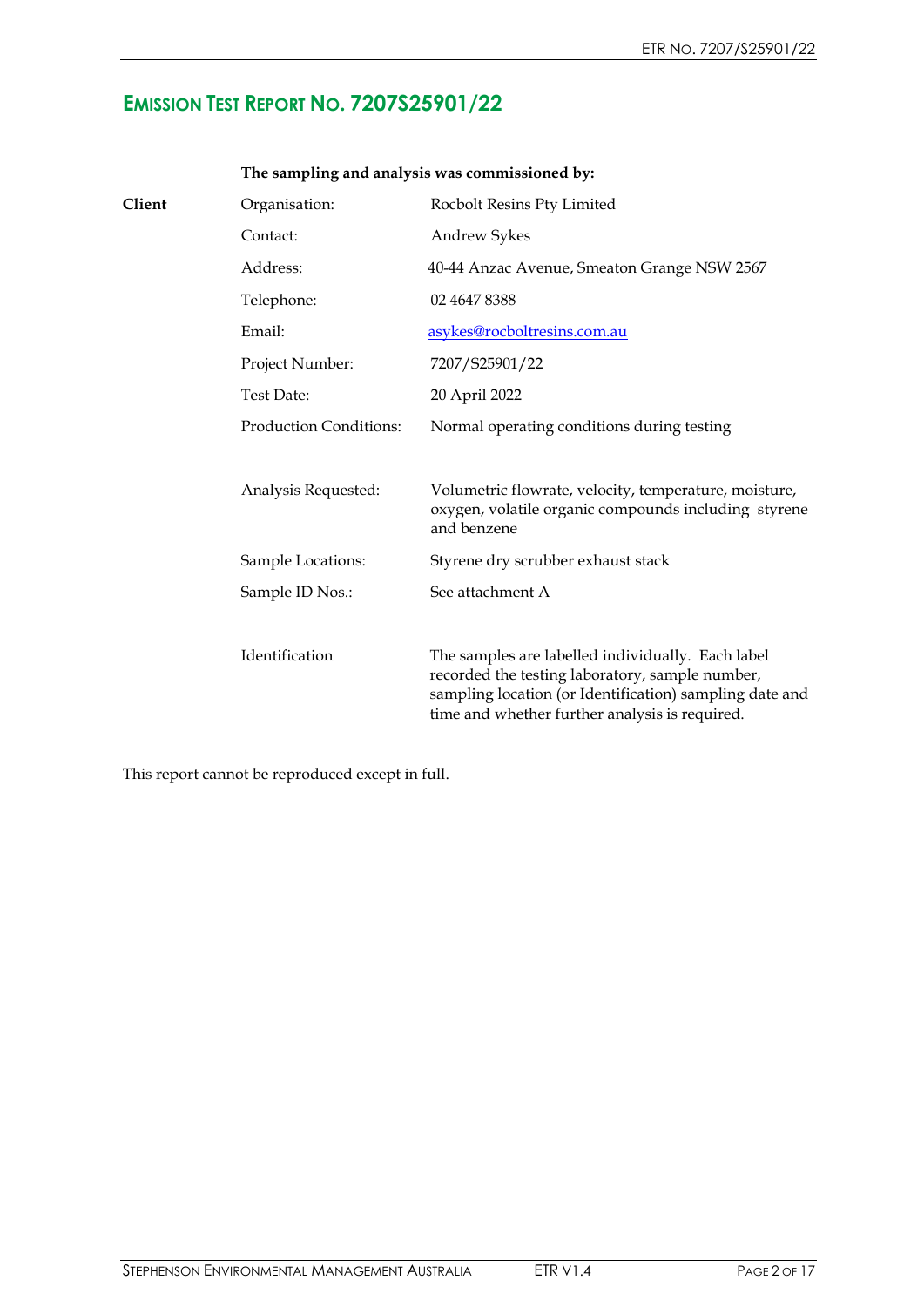| <b>Test</b>                                                              | <b>Test Method Number for</b><br><b>Sampling &amp; Analysis</b> | Laboratory Analysis &<br>Report No.                                 |
|--------------------------------------------------------------------------|-----------------------------------------------------------------|---------------------------------------------------------------------|
| Moisture                                                                 | NSW TM-22, USEPA M4                                             | SEMA, ETR No. 7207                                                  |
| Oxygen                                                                   | NSW TM-25, USEPA M3A SEMA, ETR No. 7207                         |                                                                     |
| <b>Stack Pressure</b>                                                    | NSW TM-2, USEPA M2                                              | SEMA, ETR No. 7207                                                  |
| <b>Stack Temperature</b>                                                 | NSW TM-2, USEPA M2                                              | SEMA, ETR No. 7207                                                  |
| Velocity                                                                 | NSW TM-2, USEPA M2                                              | SEMA, ETR No. 7207                                                  |
| Volatile Organic Compounds<br>(styrene, benzene, total as n-<br>Propane) | NSW TM-34, USEPA<br>M <sub>18</sub>                             | TestSafe Australia, Accreditation<br>No. 3726, Report No. 2022-1694 |
| Volumetric Flowrate                                                      | NSW TM-2, USEPA M2                                              | SEMA, ETR No. 7207                                                  |
|                                                                          |                                                                 |                                                                     |
| <b>Deviations from Test Methods</b>                                      | Nil                                                             |                                                                     |
| <b>Sampling Times</b>                                                    | in the Test Method then as per Protection of the                | NSW - As per Test Method requirements or if not specified           |

| <b>Reference Conditions</b> | NSW – As per                                      |
|-----------------------------|---------------------------------------------------|
|                             | (1) Environment Protection Licence conditions, or |
|                             | (2) Part 3 of the Protection of the Environment   |
|                             | Operations (Clean Air) Regulations                |

Environment Operations (Clean Air) Regulations Part 2.

All associated NATA endorsed Test Reports/Certificates of Analysis are provided in Attachment A.

Issue date: 26 May 2022

tepheur

P W Stephenson Managing Director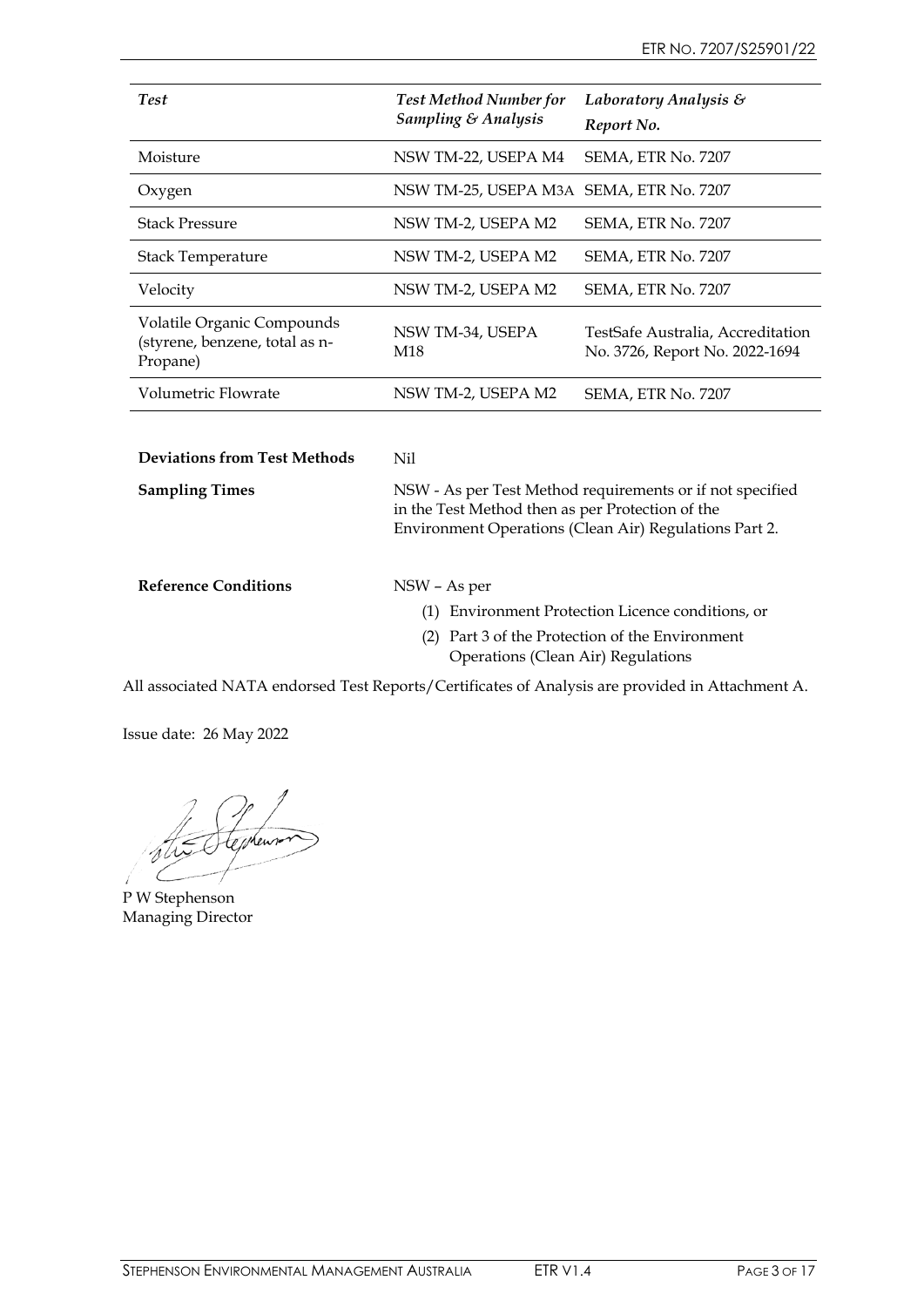## **1.1 SCOPE OF WORK**

The scope of work undertaken at Rocbolt Resins, Smeaton Grange, on April 20, 2022 is tabled below. Rocbolt Resins holds Environment Protection Licence (EPL) No. 20944.

| Parameter                          | <b>Styrene</b><br>Scrubber<br><b>Exhaust Stack</b> | Units of<br><b>Measure</b> | <b>NSW Approved</b><br><b>Test Method</b> |
|------------------------------------|----------------------------------------------------|----------------------------|-------------------------------------------|
| VOCs including Styrene and Benzene | 2 samples                                          | $mg/m^3$<br>or $g/s$       | TM-34                                     |
| Oxygen                             | √                                                  | $\%$                       | TM-25                                     |
| Moisture                           | ✔                                                  | $\%$                       | TM-22                                     |
| Temperature                        | ✓                                                  | K                          | $TM-2$                                    |
| Velocity                           | ✔                                                  | m/s                        | $TM-2$                                    |
| Volumetric flowrate                |                                                    | $m^3/s$                    | $TM-2$                                    |

| Key:      |     |                                                                       |
|-----------|-----|-----------------------------------------------------------------------|
| $mg/m^3$  | $=$ | milligrams per cubic metre at 0°C and 101.3 kilopascals (kPa)         |
| g/s       | =   | grams per second                                                      |
| %         | $=$ | percentage                                                            |
| g/s       | $=$ | grams per second                                                      |
| $\circ$ C | $=$ | degrees Celsius                                                       |
| TM        | $=$ | test method                                                           |
| m/s       | $=$ | metres per second                                                     |
| $m^3/s$   | $=$ | dry cubic metre per second $0^{\circ}$ C and 101.3 kilopascals (kPa)  |
| AS        | $=$ | Australian Standard                                                   |
| hr        | $=$ | hour                                                                  |
| $\star$   | $=$ | method agreed to by Chris Kelly, NSW EPA. Refer Benbow Environmental. |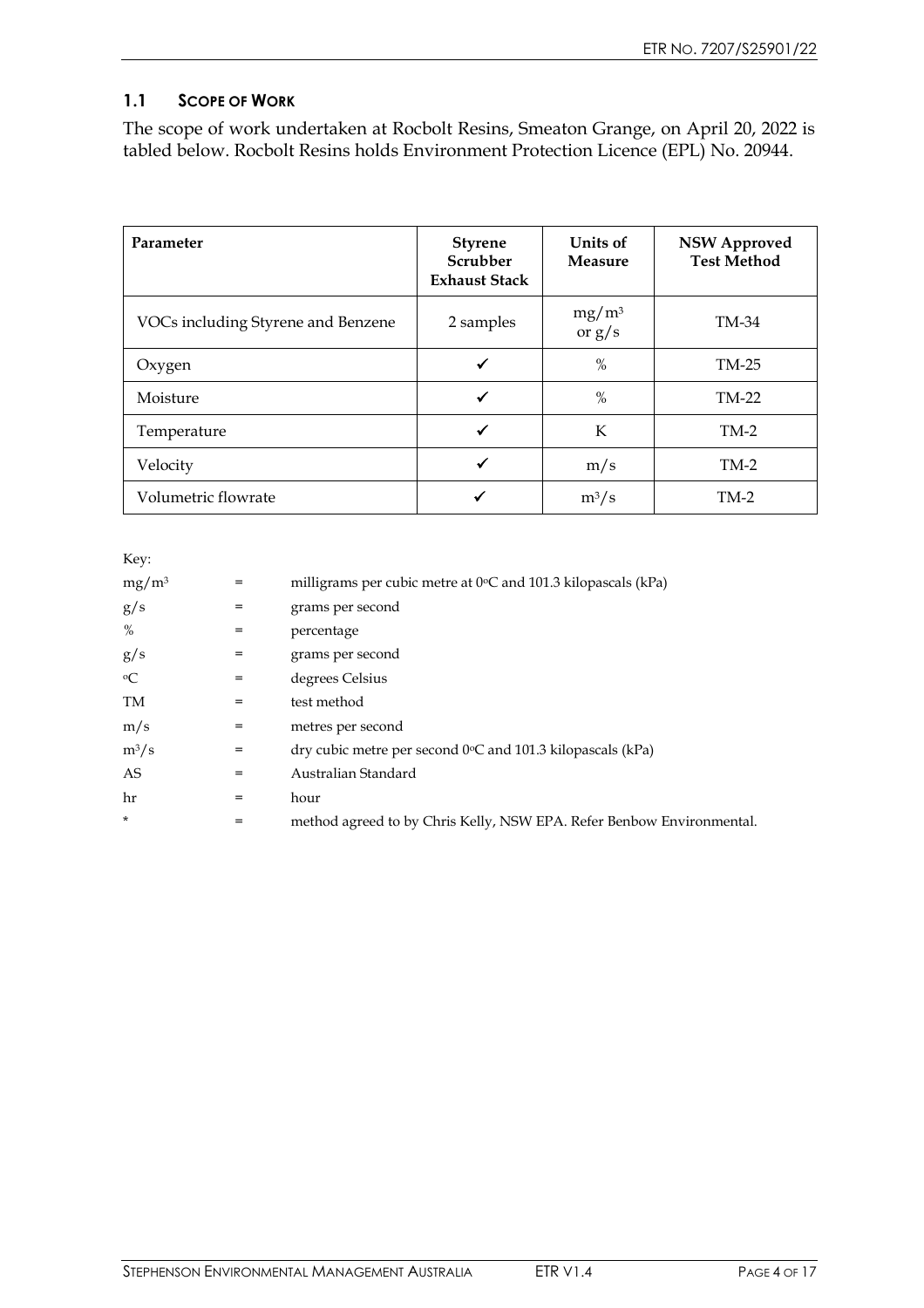### **1.2 PRODUCTION AND SAMPLING CONDITIONS**

Rocbolt Resins personnel considered the manufacturing facility was operating under typical conditions on the day of testing. Details of production conditions are available on request.

The following description of the process was supplied by Rocbolt Resins,

*Rocbolt Resins manufactures resin capsules used as reinforcement for rocks/strata in the mining industry in conjunction with steel bolts and cables.*

*The capsules are a 2 part capsule, an outer plastic skin, sealed at both ends with clips and a separate inner compartment. The larger compartment consists of a highly viscous polyester resin mastic paste comprising approximately 20% polyester resin (contains Styrene monomer) & 80% inert limestone fillers. The smaller compartment consists of catalyst containing inert limestone fillers, benzoyl peroxide paste and oil or water as the carrier. The ratio of the two compartment ranges from 80:20 to 93:7 by weight.*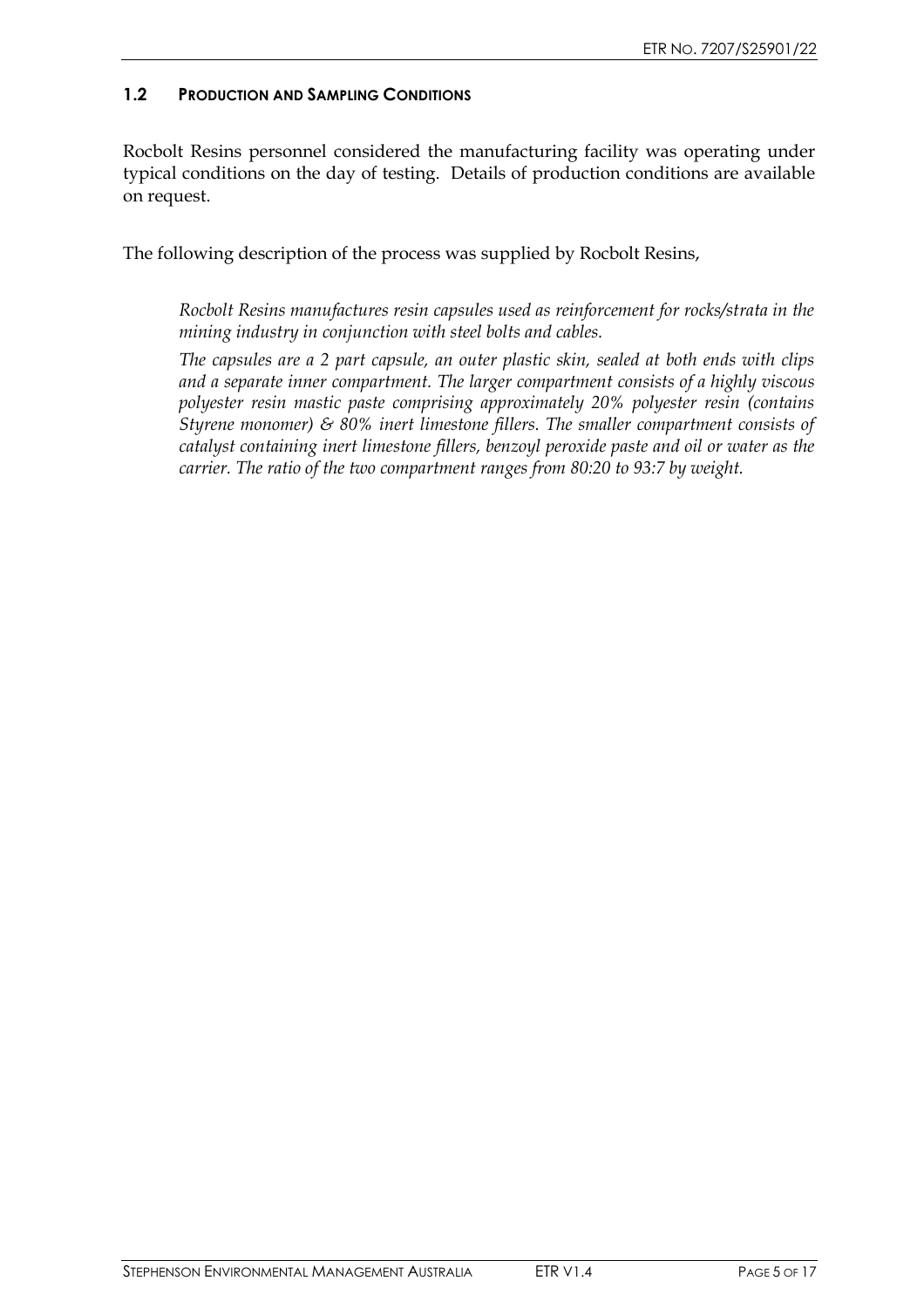| Parameter             |                  | Unit of<br>measure | <b>Average Measured</b><br>Concentrations<br>20 April 2022<br><b>Exhaust Stack</b> | EPL<br>Licence<br>20944<br>Limit |
|-----------------------|------------------|--------------------|------------------------------------------------------------------------------------|----------------------------------|
|                       | (as Styrene)     | $mg/m^3$           | 11.8                                                                               | 220                              |
| Styrene               | (as n-propane)   | $mg/m^3$           | 5.00                                                                               |                                  |
|                       | MER (as Styrene) | g/s                | 0.004                                                                              |                                  |
| Benzene               | (as Benzene)     | $mg/m^3$           | < 0.17                                                                             |                                  |
|                       | MER (as Benzene) | g/s                | $5.9 \times 10^{-5}$                                                               |                                  |
| VOC (total)           | (as n- propane)  | g/s                | 0.0032                                                                             |                                  |
| Oxygen                |                  | $\%$               | 20.9                                                                               |                                  |
| Stack temperature     |                  | $\rm ^{o}C$        | $19.7 - 20.1$                                                                      |                                  |
| Stack velocity        |                  | m/s                | 4.93                                                                               |                                  |
| Stack volumetric flow |                  | $m^3/s$            | 0.35                                                                               |                                  |
| Moisture              |                  | $\%$               | 0.8                                                                                |                                  |
| Stack pressure        |                  | kPa                | 101.9                                                                              |                                  |

## **1.3 SUMMARY OF EMISSION TEST RESULTS – 20 APRIL 2022**

| Key: | EPL         |     | <b>Environment Protection Licence</b>                                |
|------|-------------|-----|----------------------------------------------------------------------|
|      | <b>MER</b>  | $=$ | <b>Mass Emission Rate</b>                                            |
|      | VOC         | $=$ | Volatile organic compounds                                           |
|      | $mg/m^3$    | $=$ | milligrams per cubic metre at 0°C and 101.3 kilopascals (kPa)        |
|      | g/s         | $=$ | grams per second                                                     |
|      | $\rm ^{o}C$ | $=$ | degrees Celsius                                                      |
|      | m/s         | $=$ | metres per second                                                    |
|      | $m^3/s$     | $=$ | dry cubic metre per second $0^{\circ}$ C and 101.3 kilopascals (kPa) |
|      | $\%$        | $=$ | percentage                                                           |
|      | $\,<\,$     | $=$ | less than                                                            |
|      | kPa         | $=$ | Kilo Pascals                                                         |
|      |             | $=$ | not specified in EPL 20944                                           |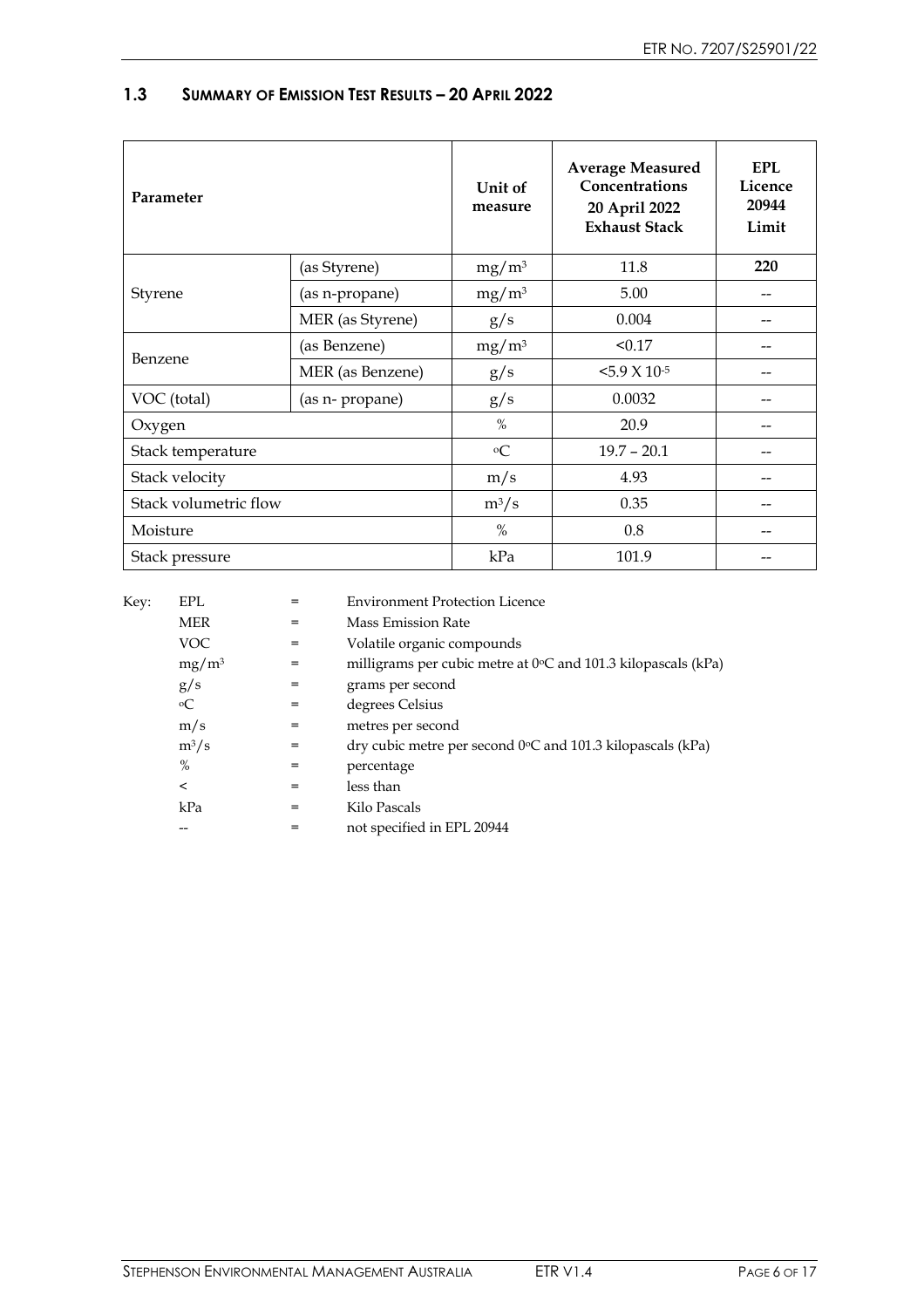#### **1.4 ESTIMATED UNCERTAINTY OF MEASUREMENT**

| Pollutant                                                 | <b>Methods</b>               | Uncertainty |
|-----------------------------------------------------------|------------------------------|-------------|
| Moisture                                                  | AS4323.2, NSW TM-22, USEPA 4 | 25%         |
| Velocity                                                  | AS4323.1, NSW TM-2, USEPA 2  | $5\%$       |
| Oxygen                                                    | NSW TM-25, USEPA M3A         | 1% actual   |
| Volatile Organic Compounds<br>(adsorption tube)           | NSW TM-34, USEPA M18         | 25%         |
| Styrene as Volatile Organic<br>Compound (adsorption tube) | NSW TM-34, USEPA 18          | 25%         |

Key:

Unless otherwise indicated the uncertainties quoted have been determined @ 95% level of Confidence level (i.e. by multiplying the repeatability standard deviation by a co-efficient equal to 1.96) (Source – Measurement Uncertainty)

Sources: *Measurement Uncertainty – implications for the enforcement of emission limits by Maciek Lewandowski (Environment Agency) & Michael Woodfield (AEAT) UK* 

*Technical Guidance Note (Monitoring) M2 Monitoring of stack emissions to air Environment Agency Version 3.1 June 2005.*

*Note: ISO 9096 is for 20-1000 mg/m3- which AS4323.2 is based on. Note DSEN 13284-1 testing for < 5 mg/m<sup>3</sup> correlates to 5 mg/m<sup>3</sup> with most quoted uncertainties of + 5.3 mg/m<sup>3</sup> @ 6.4 mg/m3. From Clean Air Engineering in the United States the lowest practical limit of USEPA M5 is 5 mg/m<sup>3</sup> under lab conditions.*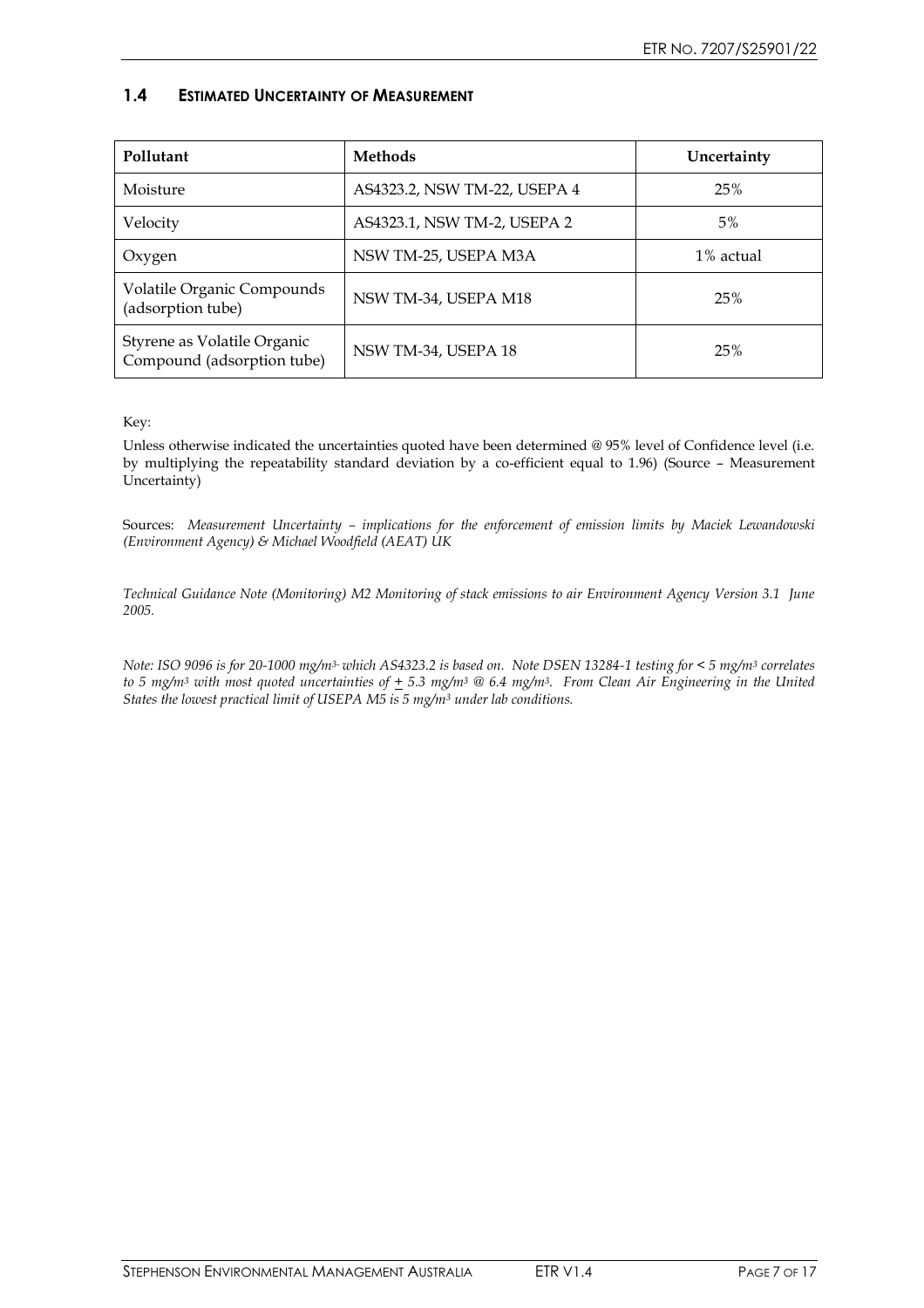## **1.5 DRY SCRUBBER SAMPLING LOCATIONS**



**PHOTOGRAPH 1 DRY CARBON SCRUBBERS AND OUTLET SAMPLE PORTS**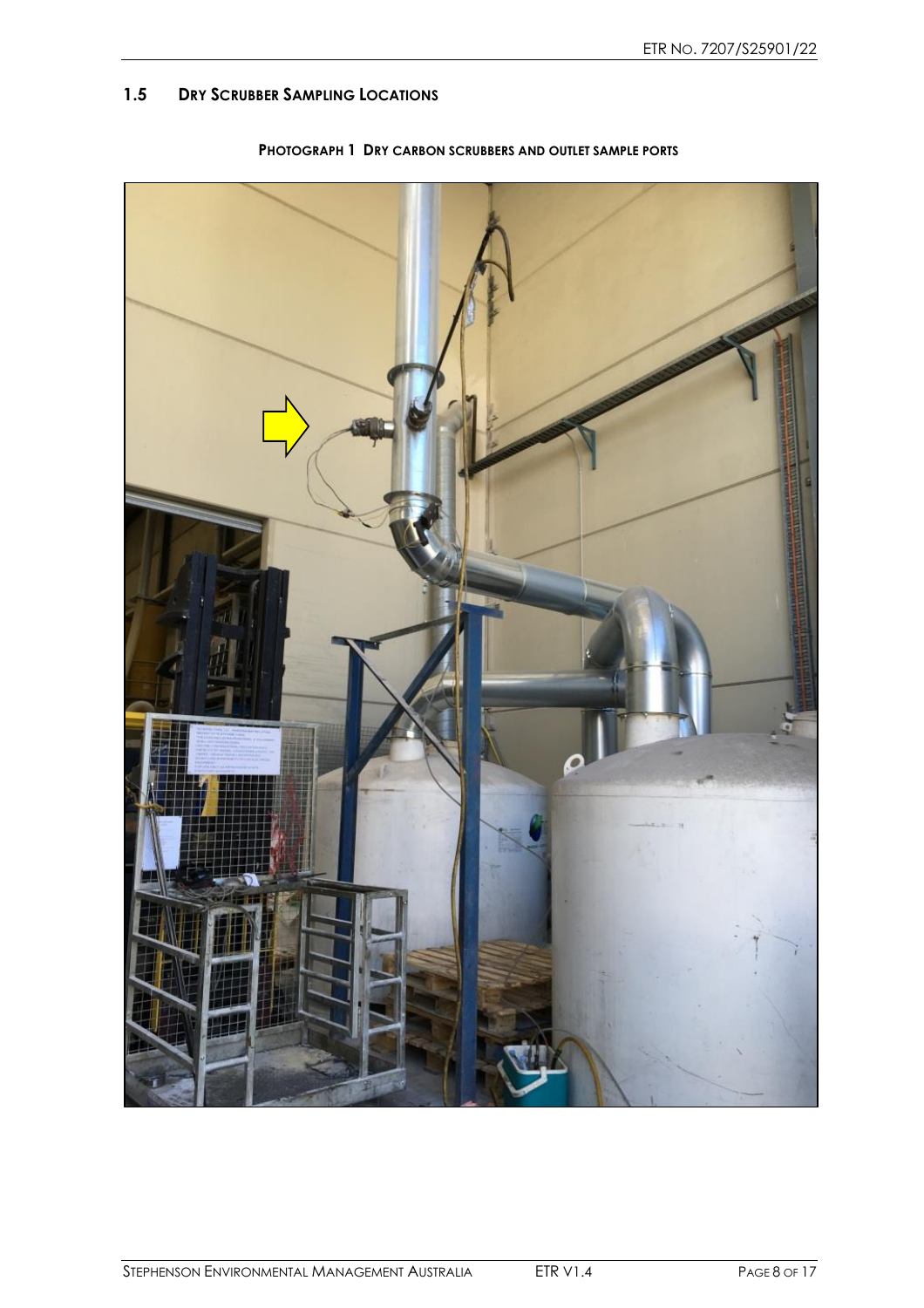

**PHOTOGRAPH 2 VARIABLE SPEED FAN EXTRACTING AIR FROM WITHIN PLANT TO SCRUBBER TOWERS IN SERIES**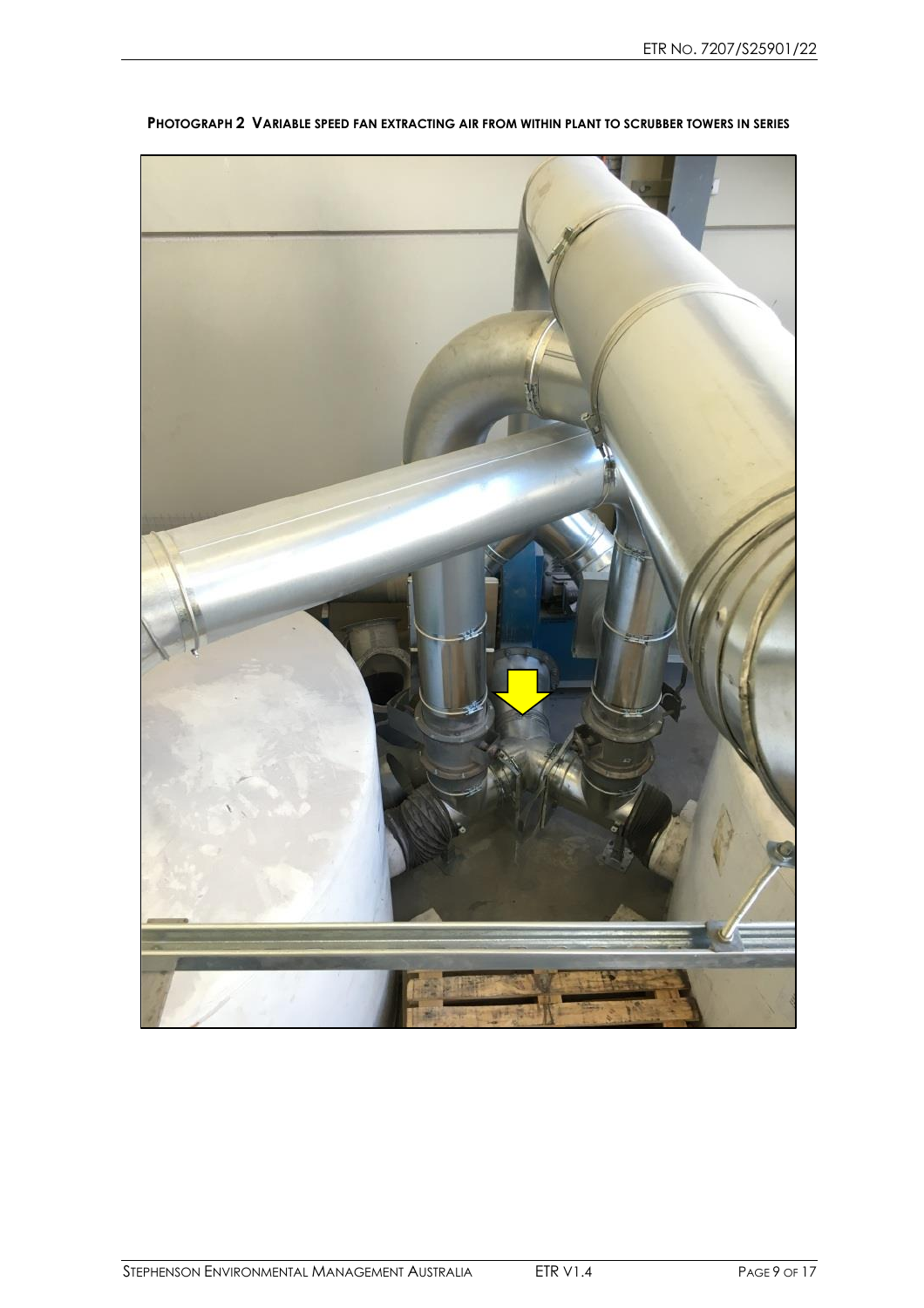

#### **PHOTOGRAPH 3 DRY SCRUBBER MANUFACTURER'S DETAILS**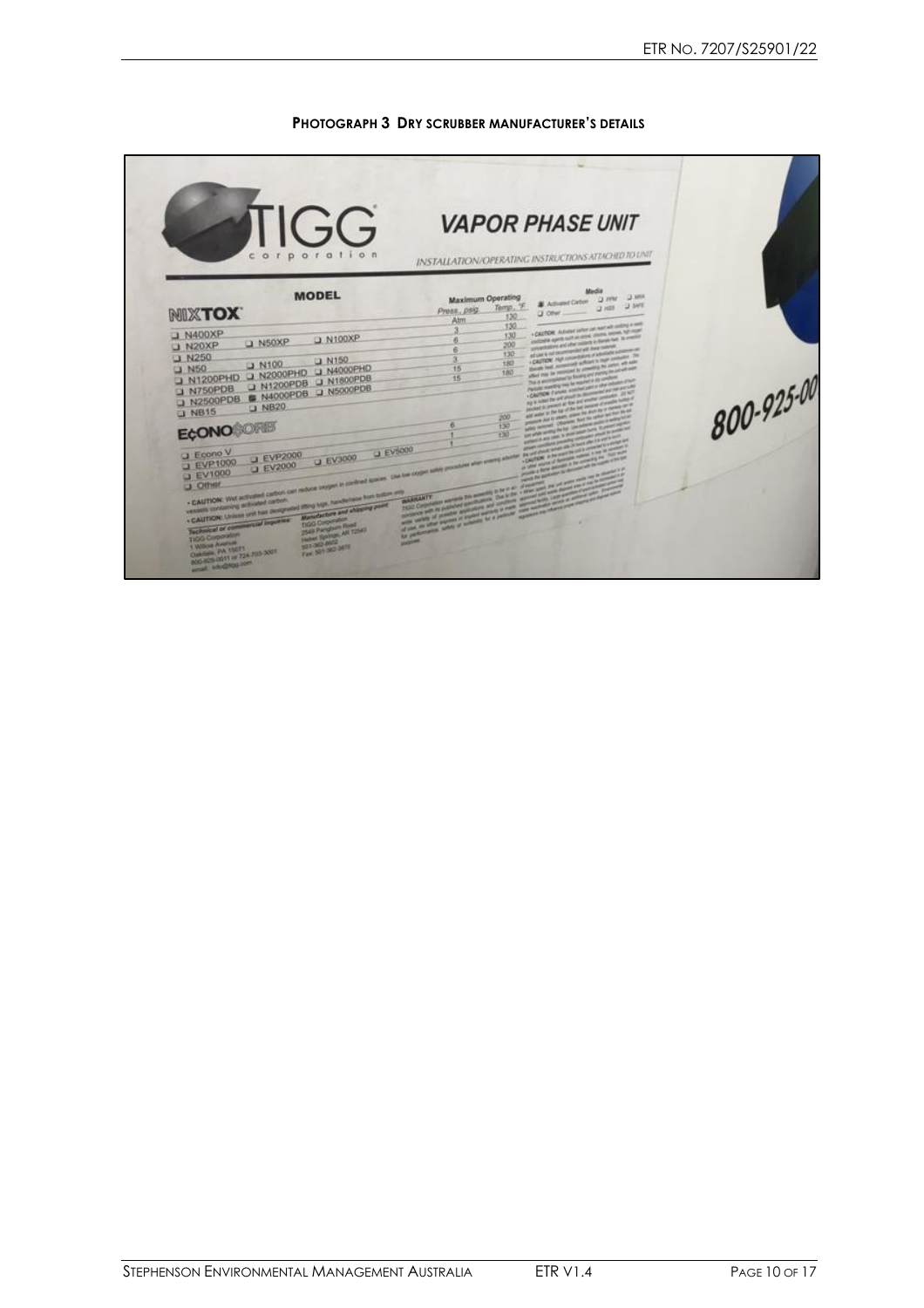| <b>SEMA</b><br>Asset No. | <b>Equipment Description</b>                | Date Last Calibrated | <b>Calibration Due</b><br>Date                          |
|--------------------------|---------------------------------------------|----------------------|---------------------------------------------------------|
| 646                      | Stopwatch                                   | 12-April -22         | 12-Oct-22                                               |
| 857                      | Digital Temperature Reader                  | 12-April-22          | 12-Oct-22                                               |
| 769                      | Thermocouple                                | 06-Apr-22            | 06-Oct-22                                               |
| 815                      | Digital Manometer                           | 06-Dec-21            | 06-Dec-22                                               |
| 613                      | Barometer                                   | 06-Dec-21            | 06-Dec-22                                               |
| 183                      | Pitot                                       | 16-Mar-22            | 16-Mar-2023<br>Visually inspected<br>On-Site before use |
| 928                      | Balance                                     |                      | Response Check<br>with SEMA Site<br>Mass                |
| 946                      | <b>Testo Combustion Analyser 350XL</b>      | 16-Mar-22            | 16-Sept-22                                              |
| 834                      | <b>SKC PCXR Sampling Pump</b>               | 26-Feb-22            | 26-Feb-23                                               |
| ML 520-<br>24            | Mesa Labs Defender DryCal Mass<br>Flowmeter | 15-Jul-21            | 15-Jul-22                                               |

#### **1.6 INSTRUMENT CALIBRATION DETAILS**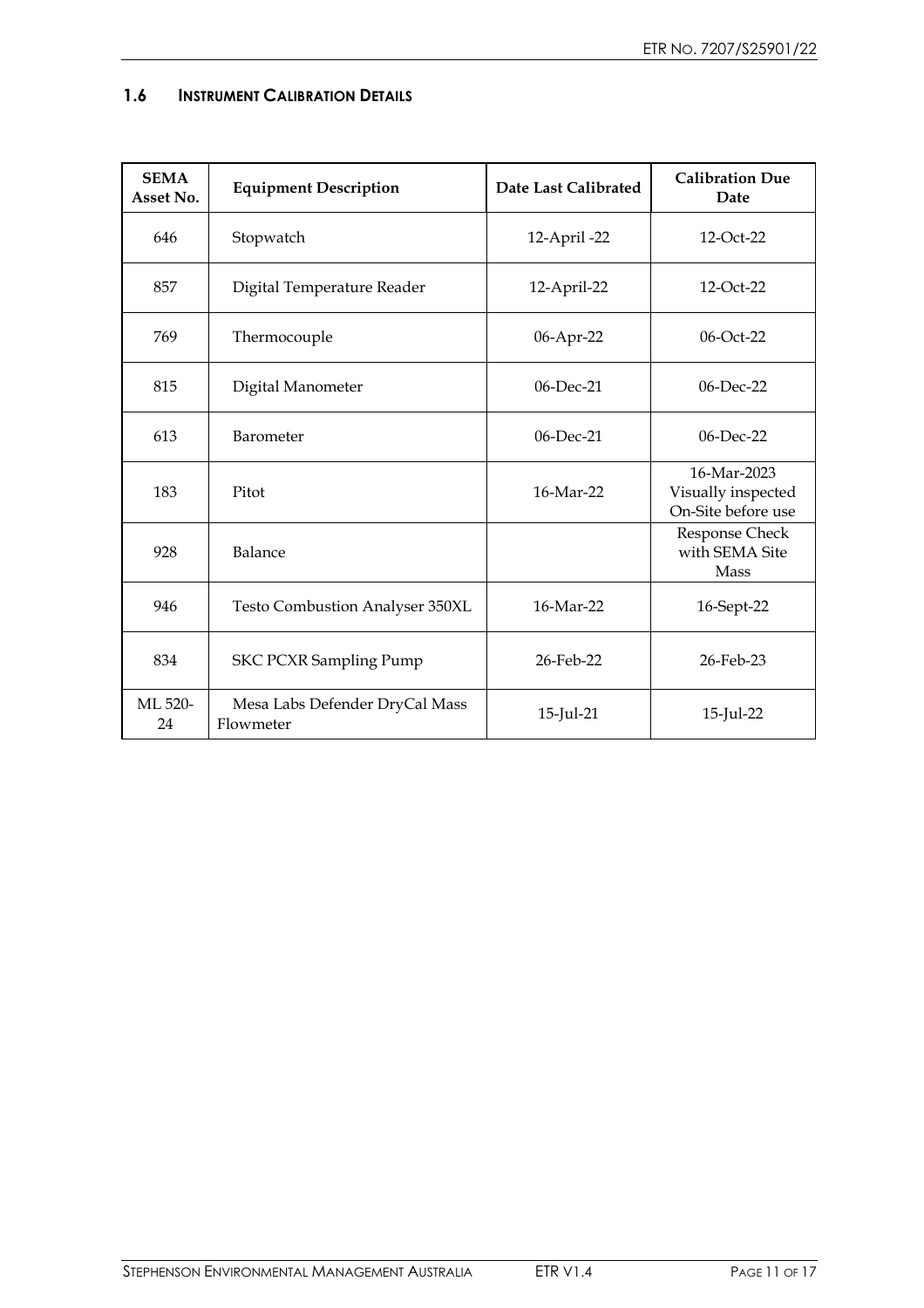#### **1.7 CONCLUSIONS**

Emissions were monitored on the discharge side of the two dry carbon scrubbing units connected in series, at the Rocbolt Resins manufacturing facility with the following results:

- o The average Styrene emission concentration (reported as Styrene) was 11.8 mg/m<sup>3</sup> which was compliant with the EPL limit of 220 mg/m<sup>3</sup>. The styrene mass emission rate (MER) was 0.004 grams per second  $(g/s)$ .
- o The average benzene MER (reported as benzene) was less than 5.9 X 10-5  $g/s$ ;
- o The average total VOC MER (reported as n-propane) was 0.003 g/s;
- o Rocbolt Resins advised that the variable speed extraction fan serving the scrubber system was running at its normal set point (20 Hertz) during the system efficiency testing. This is of the order of 50% of total flow;
- o However, the fan speed is variable depending on demand for extraction within the plant. Rocbolt Resins advise that this is both an energy conservation and scrubber efficiency optimisation policy.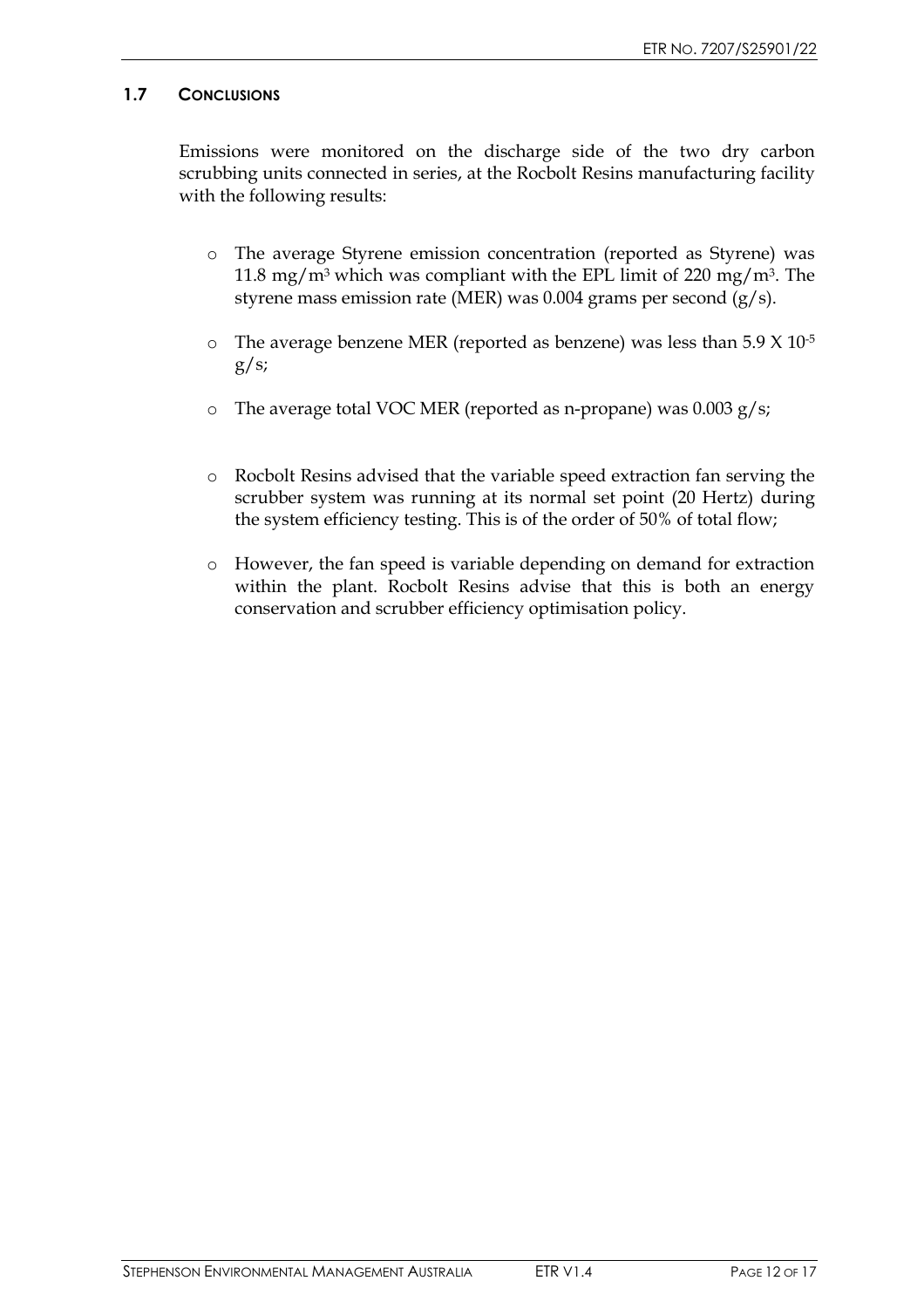**ATTACHMENT A – NATA CERTIFICATE OF ANALYSIS**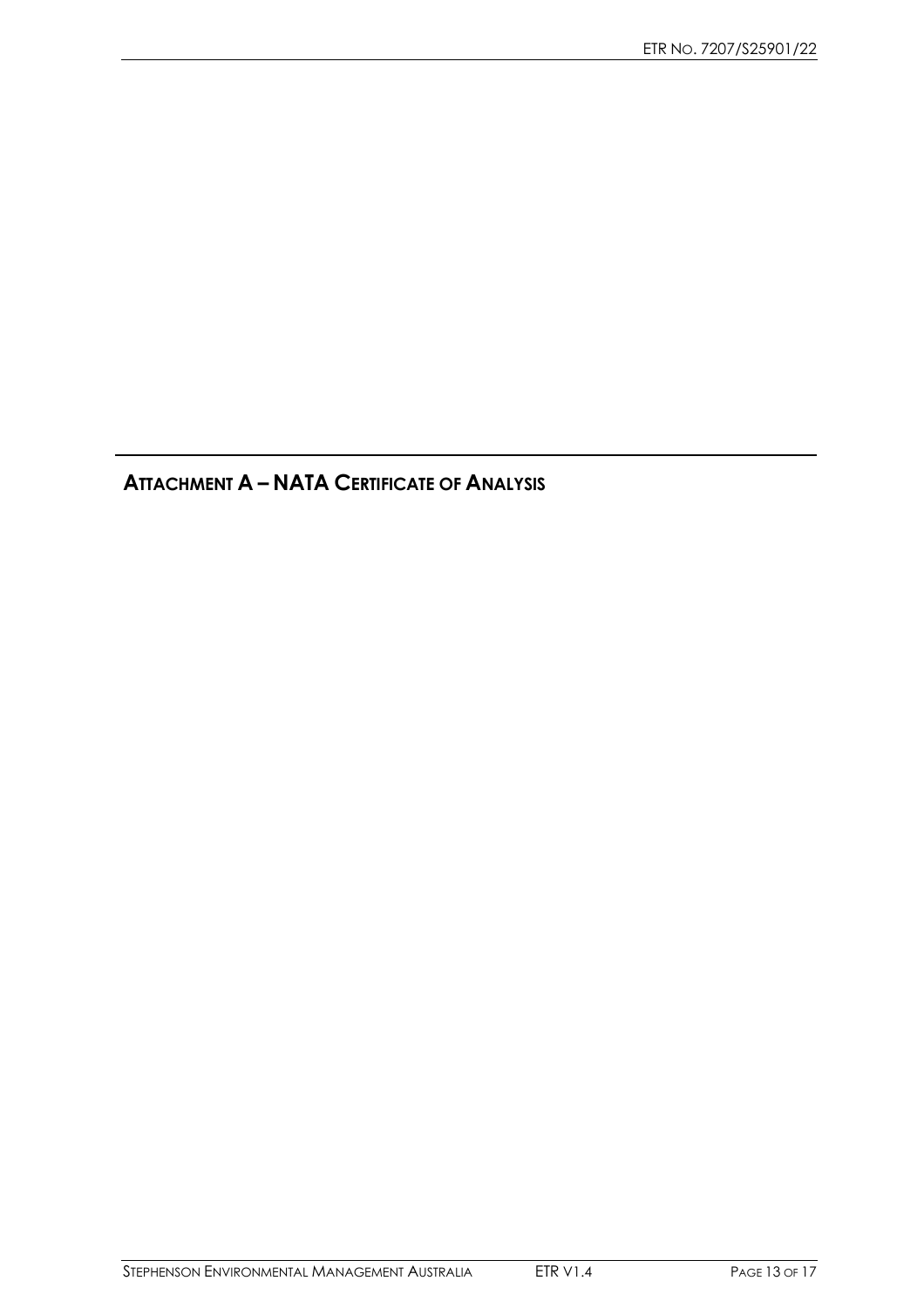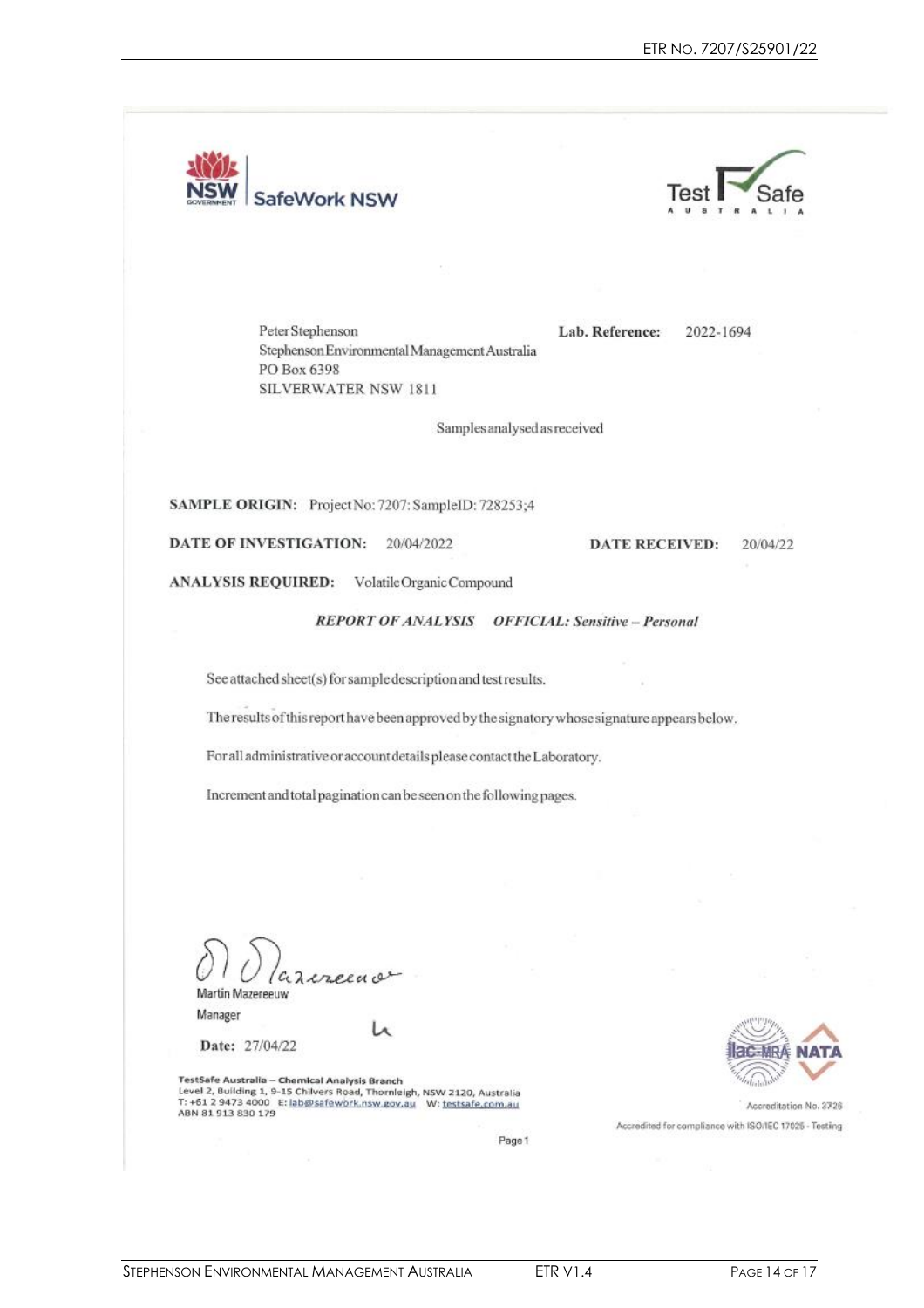Safe  $L - 1$ 

|                |                                                           |                 |            |                 |          | <b>Analysis of Volatile Organic Compounds in Workplace Air by GC/MS</b> |                              |                                  |                     |
|----------------|-----------------------------------------------------------|-----------------|------------|-----------------|----------|-------------------------------------------------------------------------|------------------------------|----------------------------------|---------------------|
|                |                                                           |                 |            |                 |          |                                                                         | Date Sampled 20/04/2022      |                                  |                     |
|                | <b>Client: Stephenson</b>                                 |                 |            |                 |          |                                                                         | Date Analysed 26/04/2022     |                                  |                     |
|                | Sample ID: 728253                                         |                 |            |                 |          |                                                                         | Reference Number 2022-1694-1 |                                  |                     |
|                |                                                           |                 | Front      | Back.           |          |                                                                         |                              | Front                            | Back                |
| No             | Compounds                                                 | <b>CAS No</b>   |            | µg/section      | No       | Compounds                                                               | CAS No                       | µg/section                       |                     |
|                | Aliphatic hydrocarbons (LOQ =lig/e's; #18 - #23 =Sig/e's) |                 |            |                 |          | Aromatic hydrocarbons (LOQ = 1pg/compound/section)                      |                              |                                  |                     |
| 1              | 2-Methylbutane                                            | $78 - 78 - 4$   | $-1.00$    | 4.00            | 39       | Benzene                                                                 | $71 - 43 - 2$                | <1.00                            | $-1.00$             |
| $\overline{2}$ | n-Pentane                                                 | $109 - 66 - 0$  | <1.00      | $-1.00$         | 40       | Ethylbenzene                                                            | $100 - 41 - 6$               | 4.00                             | 4.00                |
| 3              | 2-Methylpentane                                           | $107 - 83 - 5$  | 4.00       | $-1.00$         | 41       | Isopropylbenzene                                                        | $98 - 82 - 8$                | 500                              | 500                 |
| 4              | 3-Methylpentane                                           | $96 - 14 - 0$   | 00.1       | 4.00            | 42       | 1,2,3-Trimethylbenzene                                                  | $526 - 73 - 8$               | $-1.00$                          | $-1.00$             |
| 5              | Cyclopentane                                              | 287-92-3        | $-1.001$   | $-1.00$         | 43       | 1,2,4-Trimethylbenzene                                                  | $95 - 63 - 6$                | <1.00                            | 4.00                |
| 6              | Methylcyclopentane                                        | $96 - 37 - 7$   | 4.00       | $-1.00$         | 44       | 1,3,5-Trimethylbenzene                                                  | 108-67-8                     | <1.00                            | <1.00               |
| 7              | 2,3-Dimethylpentane                                       | 565-59-3        | QQ         | 4.00            | 45       | Styrene                                                                 | 100-42-5                     | 56                               | $-1.00$             |
| ß              | n-Hexane                                                  | 110-54-3        | QO.L       | QQ <sub>k</sub> | 46       | Toluene                                                                 | 108-88-3                     | $-1.00$                          | QCD                 |
| 9.             | 3-Methylbexane                                            | 589-34-4        | $-1.00$    | $-1.00$         | 47       | p-Xylene &/or m-Xylene                                                  | 19542-3:4                    | QQ <sub>1</sub>                  | QOL                 |
| 10             | Cyclohoxane                                               | 110-82-7        | $-1.00$    | 4.00            | 48       | o Xylene                                                                | $95 - 47 - 6$                | OOL                              | 00.1                |
| 11             | Methylcyclohexane                                         | 108-87-2        | QQ1        | 4.00            |          | Ketones (LOQ =1µg/c/s; LOQ 649, #53 =10µg/c/s; #50, 651 =50µg/c/s)      |                              |                                  |                     |
| 12             | 2.2.4-Trimethylpentane                                    | $540 - 84 - 1$  | <1.00      | <1.00           | 49       | Acetone                                                                 | $67 - 64 - 1$                | 30                               | QOL                 |
| 13             | n-Heptane.                                                | $142 - 82 - 5$  | QQ         | <0.00           | 50       | Acetoin                                                                 | $513 - 86 - 0$               | $-4.00$                          | QCD                 |
| 14             | n-Octane                                                  | 111-65-9        | QQ1        | 4.00            | 51       | Discetone alcohol                                                       | $123 - 62 - 2$               | 400                              | $<$ LOQ             |
| 15             | n-Nonano                                                  | 111-84-2        | 400        | $-1.00$         | 52       | Cyclohexanone                                                           | $108 - 94 - 1$               | QQ                               | QQ                  |
| 16             | n-Decane                                                  | $124 - 18 - 5$  | $-1.00$    | $-1.00$         | 53       | <b>Isophorone</b>                                                       | $78 - 59 - 1$                | 4.00                             | QCDL                |
| 17             | n-Undecane                                                | $1120 - 25 - 4$ | QQ         | 4.00            | 54       | Methyl ethyl ketone (MEK)                                               | $78 - 93 - 3$                | 400                              | 4.00                |
| 18             | n-Dodecane                                                | $112 - 40 - 3$  | $-1.00$    | $-1.001$        | 55       | Methyl isobutyl ketone (MIBK)                                           | $108 - 10 - 1$               | $-1.00$                          | $-1.00$             |
| 19             | n-Tridecane                                               | 629-50-5        | <1.00      | $-1.00$         |          | Alcohols (LOQ = lag/c/s; #56, #57, #58, #68 = 10pg/c/s)                 |                              |                                  |                     |
| 20<br>21       | n-Tetradecane                                             | $629 - 59 - 4$  | $QQ_x$     | QQ              | 56       | Ethyl alcohol                                                           | $64 - 17 - 5$                | $-1.00$                          | QOLP                |
| 22             | a-Pinene<br><b>B-Pinene</b>                               | 80-56-8         | $-1.00$    | 4.00            | 57       | n-Butyl alcohol                                                         | $71 - 36 - 3$                | QQ                               | QQ                  |
| 23             | D-Limonene                                                | $127 - 91 - 3$  | 4.00<br>QQ | 4.00<br>00.1    | 58<br>59 | Isobutyl alcohol<br>Isopropyl alcohol                                   | $78 - 83 - 1$                | $-1.00$<br>4.00                  | QQ<br>4.00          |
|                | Chlorinated hydrocarbons (LOQ - Lug/compound/sample)      | 138-86-3        |            |                 | 60       | 2-Ethyl hexanol                                                         | $67 - 63 - 0$                | $-1.00$                          | $-1.00$             |
| 24             | Dichloromethane                                           | $75 - 09 - 2$   | $-1.00$    | $-1.00$         | 61       | Cyclohexannl                                                            | $104 - 76 - 7$<br>108-93-0   | $-1.00$                          | $-1.00$             |
| $^{25}$        | 1.1-Dichloroethane                                        | $75 - 34 - 3$   | 00.1       | $-001$          |          | Acetates (LOQ-lugio's: #62-10pg/cis)                                    |                              |                                  |                     |
| 26             | 1.2-Dichloroethane                                        | 107-06-2        | $-1.00$    | 500             | 62       | Ethyl acetate                                                           | $141 - 78 - 6$               | $-1.00$                          | QQ                  |
| 27             | Chloroform                                                | $67 - 66 - 3$   | QQ         | 4.00            | 63       | n-Propyl acetate                                                        | $109 - 60 - 4$               | $-1.00$                          | $-1.00$             |
| $^{22}$        | 1.1.1-Trichloroethane                                     | $71 - 53 - 6$   | $QQ$ .     | $-1.00$         | 64       | n-Butyl acetate                                                         | $123 - 86 - 4$               | 4.00                             | <1.00               |
| 29             | 1.1.2-Trichloroethane                                     | 79.00-5         | QO.I       | QQ1             | 65       | Isobutyl acetate                                                        | $110 - 19 - 0$               | $-1.0Q$                          | QQ                  |
| 30             | Trichloroethylene                                         | 79-01-6         | 400        | $-1.00$         |          | Ethers (LOQ -tag/ex, N66 -10ag/en)                                      |                              |                                  |                     |
| 31             | Carbon tetrachloride                                      | $56 - 23 - 5$   | QOJ        | QQ              | 66       | Ethyl ether                                                             | $60 - 29 - 7$                | <l00< td=""><td>4.00</td></l00<> | 4.00                |
| 32             | Perchiceoethylene                                         | $127 - 18 - 4$  | QO.J       | QQ <sub>1</sub> | 67       | tert-Butyl methyl ether armn                                            | $1634 - 04 - 4$              | 4.00                             | 400                 |
| 33             | 1.1.2.2-Tetrachloroethane                                 | $79 - 34 - 5$   | QQ         | $-1.00$         | 68       | Tetrahydrofuran (THF)                                                   | 109-99-9                     | QOL                              | QQ                  |
| 34             | Chlorobenzene                                             | 108-90-7        | QOL        | QQ              |          | Glycols (LOQ -1x2/cis, 169, 173-50x2/cis)                               |                              |                                  |                     |
| 35             | 1.2-Dichlorobenzene                                       | $95 - 50 - 1$   | QQ         | 00J             | 69       | PGME                                                                    | 107-98-2                     | $QQ$ .                           | $-1.00$             |
| 36             | 1,4-Dichlorobenzene                                       | $106 - 46 - 7$  | $-1.00$    | <1.00           | 70       | Ethylene glycol diethyl ether                                           | $629 - 14 - 1$               | QQ                               | QOL                 |
|                | Miscellaneous (LOQ #37~10µg & #38-50µg/compound/sample)   |                 |            |                 | 71       | PGMEA                                                                   | $108 - 63 - 6$               | $-1.00$                          | <1.00               |
| 37             | Acetonitrile                                              | $75 - 05 - 8$   | QQ         | QQ              | 72       | Cellosolve acetate                                                      | $111 - 15 - 9$               | <1.00                            | <1.00               |
| 38             | n-Virg4-2-pyrrolidinone                                   | $88 - 12 - 0$   | QQ         | $<$ LOQ         | 73       | DGMEA                                                                   | $112 - 13 - 2$               | <1.00                            | <l00< td=""></l00<> |
|                | Extra compound (LOO = Huatomassatissande)                 |                 |            |                 |          | Extra compound (LOO - Soug'esespound'sample)                            |                              |                                  |                     |
| 74             | Bromopropane *<br>Total VOCs (LOQ =50ag/compaund/section) | 106-94-5        | 400<br>86  | QO.I<br>OO2     | 75       | Naphthalene <sup>®</sup><br>Worksheet check                             | $91 - 20 - 3$                | $QQ \ge$<br>2022-1694            | <1.00               |



#### TestSafe Australia - Chemical Analysis Branch

ABN 81 913 830 179 Level 2, Building 1, 9-15 Chilvers Road, Thornleigh, NSW 2120, Australia<br>Telephone +61 2 9473 4000 Email lab@safework.nsw.gov.au Website testsafe.com.au



Accreditation No. 3726

Accredited for compliance with ISO/IEC 17025 - Testing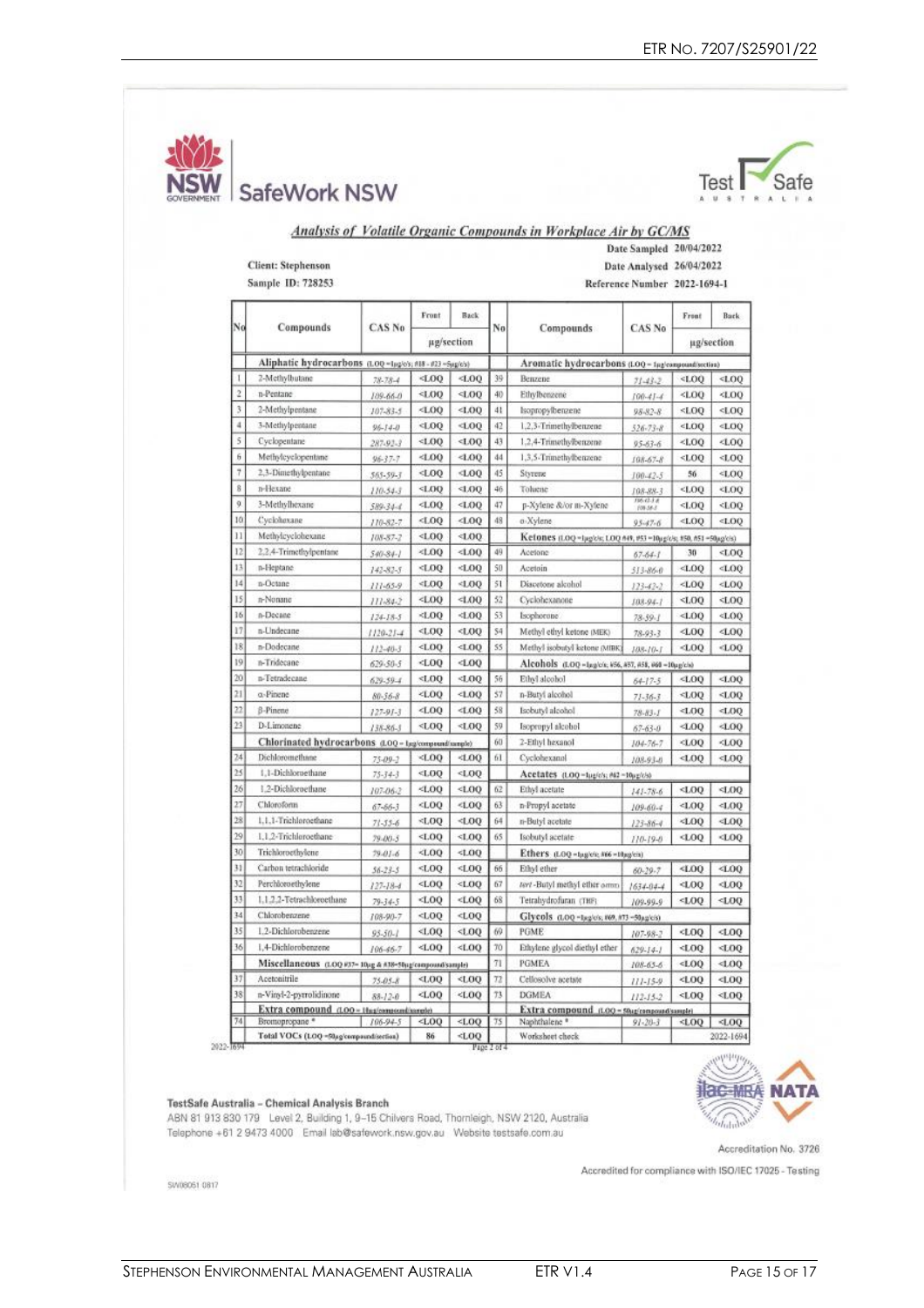Safe

|                |                                                                         |                                   |                                                                                                                                                                                        |                                                                                                                                                            |          | Analysis of Volatile Organic Compounds in Workplace Air by GC/MS  |                                 |                 |                    |
|----------------|-------------------------------------------------------------------------|-----------------------------------|----------------------------------------------------------------------------------------------------------------------------------------------------------------------------------------|------------------------------------------------------------------------------------------------------------------------------------------------------------|----------|-------------------------------------------------------------------|---------------------------------|-----------------|--------------------|
|                |                                                                         |                                   |                                                                                                                                                                                        |                                                                                                                                                            |          |                                                                   | Date Sampled 20/04/2022         |                 |                    |
|                | <b>Client: Stephenson</b>                                               |                                   |                                                                                                                                                                                        |                                                                                                                                                            |          |                                                                   | Date Analysed 26/04/2022        |                 |                    |
|                | Sample ID: 728254                                                       |                                   |                                                                                                                                                                                        |                                                                                                                                                            |          |                                                                   | Reference Number 2022-1694-2    |                 |                    |
|                |                                                                         |                                   |                                                                                                                                                                                        |                                                                                                                                                            |          |                                                                   |                                 |                 |                    |
| No             | Compounds                                                               | <b>CAS No</b>                     | Front                                                                                                                                                                                  | <b>Back</b>                                                                                                                                                | No       | Compounds                                                         | CAS No                          | Frunt           | Back               |
|                |                                                                         |                                   |                                                                                                                                                                                        | ug/section                                                                                                                                                 |          |                                                                   |                                 |                 | ug/section         |
|                | Aliphatic hydrocarbons (LOQ=1µg\di; #18-#23 =5µg\cis)                   |                                   |                                                                                                                                                                                        |                                                                                                                                                            |          | Aromatic hydrocarbons (LOQ = Leg/corporal/section)                |                                 |                 |                    |
| Ŀ              | 2-Methylbutane                                                          | $78 - 78 - 4$                     | $-1.00$                                                                                                                                                                                | $-1.00$                                                                                                                                                    | 39       | Benzene                                                           | 71.43.2                         | 400             | $<$ LOQ            |
| $\overline{2}$ | n-Peutane.                                                              | 109-66-0                          | $-1.00$                                                                                                                                                                                | <1.00                                                                                                                                                      | 40       | Ethylbenzene                                                      |                                 | $-1.00$         | $-1.00$            |
| 3.             | 2-Methylpentane                                                         | $107 - 83 - 5$                    | $-1.00$                                                                                                                                                                                | $-1.00$                                                                                                                                                    | 41       | Isopropylbenzene                                                  | $100 - 41 - 4$<br>$98 - 82 - 8$ | $-1.00$         | $<$ LOO            |
| 4              | 3-Methylpentane                                                         | $96 - 1 + 0$                      | QOL                                                                                                                                                                                    | <1.00                                                                                                                                                      | 42       | 1,2,3-Trimethylbenzene                                            |                                 | $-1.00$         | <1.00              |
| 5.             | Cyclopentase                                                            | 287-92-3                          | $-1.00$                                                                                                                                                                                | $-1.00$                                                                                                                                                    | 43       | 1.2.4-Trimethylbenzene                                            | 526-73-8                        | $-1.00$         | $<$ LOQ            |
| б              | Methylcyclopentane                                                      | $96-37-7$                         | $-1.00$                                                                                                                                                                                | 4.00                                                                                                                                                       | 44       | 1,3,5-Trimethylbenzene                                            | $95 - 63 - 6$                   | 4.00            | <1.00              |
| 7              | 2,3-Dimethylpentane                                                     | 565-59-3                          | <1.00                                                                                                                                                                                  | $-1.00$                                                                                                                                                    | 43       | Styrene                                                           | $108 - 67 - 8$                  | 79              | $<$ LOO            |
| 8              | n-Hexane                                                                | 110.54.3                          | 4.00                                                                                                                                                                                   | <0.00                                                                                                                                                      | 46       | Toluene                                                           | $100 - 42 - 5$                  | 4.00            | <0.00              |
| 9              | 3-Methylhexane                                                          | $589 - 34 - 4$                    | $-1.00$                                                                                                                                                                                | $-1.00$                                                                                                                                                    | 47       | p-Xylene &/or m-Xylene                                            | 108-88-3<br>9592                | $-1.00$         | $-1.00$            |
| 10             | Cyclohexane                                                             | $110-82-7$                        | $-1.00$                                                                                                                                                                                | $-1.00$                                                                                                                                                    | 48       | o-Xylene                                                          | 768-38-3                        | $-1.00$         | $<$ LOQ            |
| 11             | Methylcyclohexane                                                       | 108-87-2                          | $-1.00$                                                                                                                                                                                | $-1.00$                                                                                                                                                    |          | Ketones (LOQ =1ag/cis LOQ 849, 853 =10ag/e/s; 850, 851 =50ag/e/s) | $95 - 47 - 6$                   |                 |                    |
| 12             | 2.2.4-Trimethylpentane                                                  | $540 - 84 - 1$                    | 4.00                                                                                                                                                                                   | <1.00                                                                                                                                                      | 49       | Acetone                                                           |                                 | 32              | <1.00              |
| 13             | n-Heptane                                                               | $142 - 82 - 5$                    | $-1.00$                                                                                                                                                                                | $-1.00$                                                                                                                                                    | 50       | Acetoin                                                           | $67 - 64 - 1$<br>513-86-0       | $-1.00$         | $-1.00$            |
| 14             | n-Octane                                                                | $111 - 65 - 9$                    | <1.00                                                                                                                                                                                  | 500                                                                                                                                                        | 51       | Diacetone alcohol                                                 |                                 | 4.00            | 4.00               |
| 15             | n-Nonane                                                                | $111-84-2$                        | 4.00.                                                                                                                                                                                  | $-001$                                                                                                                                                     | 52       | Cyclohexanone                                                     | $123 - 42 - 7$                  | <1.00           | <1.00              |
| 16             | n-Decane                                                                |                                   | <1.00                                                                                                                                                                                  | $-1.00$                                                                                                                                                    | 53       | Isophorone                                                        | $108 - 94 - 1$                  | <1.00           | <1.00              |
| 17             | n-Undecane                                                              | $124 - 18 - 5$<br>$1120 - 21 - 4$ | <0.00                                                                                                                                                                                  | $-1.00$                                                                                                                                                    | 54       | Methyl ethyl ketone (MEK)                                         | $78 - 59 - 1$                   | <0.00           | $<$ LOO            |
| 18             | n-Dodecane                                                              |                                   | <1.00                                                                                                                                                                                  | $-1.00$                                                                                                                                                    | 55       | Methyl isobutyl ketone (MIBE)                                     | 78.93.3                         | <1.00           | <1.00              |
| 19             | n-Tridecane                                                             | $112 - 10 - 3$<br>629-50-5        | $-1.00$                                                                                                                                                                                | 4.00                                                                                                                                                       |          | Alcohols (LOQ =tµgleis; #56, #57, #58, #60 =10µgleis)             | $108 - 10 - 1$                  |                 |                    |
| 20             | n-Tetradecane                                                           | $629 - 59 - 4$                    | $-1.00$                                                                                                                                                                                | OO.1                                                                                                                                                       | 56       | Ethyl alcohol                                                     |                                 | $-1.00$         | <0.00              |
| 21             | a-Pinene                                                                | $80 - 56 - 8$                     | 4.00                                                                                                                                                                                   | <0.00                                                                                                                                                      | 57       | n-Butyl alcohol                                                   | $64 - 17 - 5$                   | < 0.00          | $<$ LOQ            |
| 22             | <b>ß-Pineue</b>                                                         | 127-91-3                          | 4.00                                                                                                                                                                                   | $-1.00$                                                                                                                                                    | 58       | Isobutyl alcohol                                                  | $71 - 36 - 3$                   | <1.00           | <1.00              |
| $_{23}$        | D-Linconene                                                             | $138 - 86 - 3$                    | $-1.00$                                                                                                                                                                                | <1.00                                                                                                                                                      | 59       | Isopropyl alcohol                                                 | $78 - 83 - 1$                   |                 |                    |
|                | Chlorinated hydrocarbons (LOQ = 1Hg/compont/tample)                     |                                   |                                                                                                                                                                                        |                                                                                                                                                            | 60       | 2-Ethyl hexanol                                                   | $67 - 63 - 0$                   | 4.00            | $<$ LOQ            |
| $^{24}$        | Dichloromethane.                                                        | $75 - 09 - 2$                     | <1.00                                                                                                                                                                                  | < 1.00                                                                                                                                                     | 61       | Cyclobexatol                                                      | 104-76-7                        | <1.00<br>4.00   | $<$ LOQ<br><1.00   |
| 25             | 1.1-Dichloroethane                                                      | $75 - 34 - 3$                     | <000                                                                                                                                                                                   | $-1.00$                                                                                                                                                    |          |                                                                   | 708-93-0                        |                 |                    |
| 26             | 1.2-Dichloroethane                                                      |                                   | $-1.00$                                                                                                                                                                                | OO.                                                                                                                                                        | 62       | Acetates (LOQ=1µg/e/s; #62=10µg/els)<br>Ethyl acetate             |                                 | <1.00           | <1.00              |
| 27             | Chloroform                                                              | 107-06-2                          | <1.00                                                                                                                                                                                  | $-1.00$                                                                                                                                                    | 63       | n-Propyl acetate                                                  | $141 - 78 - 6$                  |                 |                    |
| 28             | 1.1.1-Trichloroethane                                                   | 67-66-3                           | $-1.00$                                                                                                                                                                                | $-00.1$                                                                                                                                                    | 64       | n-Butyl acetate                                                   | $109 - 60 - 4$                  | < 0.00<br><1.00 | 400                |
| 29             | 1,1,2-Trichloroetlune                                                   | $71 - 55 - 6$                     | ≤LOQ                                                                                                                                                                                   | <ro6< td=""><td>65</td><td>Isobutyl acetate</td><td><math>123 - 86 - 4</math></td><td></td><td><math>&lt;</math>LOQ<br/><math>-1.00</math></td></ro6<>     | 65       | Isobutyl acetate                                                  | $123 - 86 - 4$                  |                 | $<$ LOQ<br>$-1.00$ |
| 30             | Trichloroethylene                                                       | 79-00-5                           |                                                                                                                                                                                        |                                                                                                                                                            |          |                                                                   | $110 - 19 - 0$                  | <1.00           |                    |
| 31             | Carbon tetrachlocide                                                    | 79.01-6                           | 001<br>4.00                                                                                                                                                                            | $-1.00$<br>$-1.00$                                                                                                                                         | 66       | Ethers (LOQ =1sglo's: 066 =10sglo's)<br>Ethyl ether               |                                 |                 |                    |
| 32             | Perchloroethylene                                                       | $56 - 23 - 5$                     | 001                                                                                                                                                                                    | $-100$                                                                                                                                                     | 67       | tert-Butyl methyl ether (wint)                                    | $60 - 29 - 7$                   | <00<br><1.00    | $<$ LOQ            |
| 33             | 1,1,2,2-Tetrachloroethane                                               | $127 - 38 - 4$                    | <1.00                                                                                                                                                                                  | $-1.00$                                                                                                                                                    | 68       | Tetrahydrofuran (THF)                                             | $1634 - 04 - 4$                 | <0.00           | QOL<br>400         |
| 34             | Chlorobenzene                                                           | $79 - 34 - 5$<br>108-90-7         | 500                                                                                                                                                                                    | $-1.00$                                                                                                                                                    |          |                                                                   | 109-99-9                        |                 |                    |
| 35             | 1,2-Dichlorobenzene                                                     |                                   | $<$ LOQ                                                                                                                                                                                | OOJ                                                                                                                                                        | 69       | Glycols (LOQ=tagles: 469, #73=50pg(eb)<br>PGME                    |                                 |                 |                    |
| 36             | 1,4-Dichlorobenzene                                                     | $95 - 50 - 1$                     | <1.00                                                                                                                                                                                  | $-1.00$                                                                                                                                                    | 70       |                                                                   | 107-98-2                        | 4.00            | 4.00               |
|                |                                                                         | $106 - 16 - 7$                    |                                                                                                                                                                                        |                                                                                                                                                            | 71       | Ethylene glycol diethyl ether                                     | $629 - 14 - 1$                  | 500             | 400                |
| 37             | Miscellaneous (LOQ AIT=10pg & #38-50pg/compound/sample)<br>Acetonitrile |                                   |                                                                                                                                                                                        |                                                                                                                                                            |          | PGMEA                                                             | $108 - 65 - 6$                  | <1.00           | <1.00              |
| 38             | n-Vinyl-2-pyrrolidinone                                                 | $75 - 05 - 8$                     | <loq< td=""><td><loq< td=""><td>72<br/>73</td><td>Cellosolve acetate<br/><b>DGMEA</b></td><td><math>111 - 15 - 9</math></td><td><math>-100</math></td><td>4.00</td></loq<></td></loq<> | <loq< td=""><td>72<br/>73</td><td>Cellosolve acetate<br/><b>DGMEA</b></td><td><math>111 - 15 - 9</math></td><td><math>-100</math></td><td>4.00</td></loq<> | 72<br>73 | Cellosolve acetate<br><b>DGMEA</b>                                | $111 - 15 - 9$                  | $-100$          | 4.00               |
|                | Extra compound (LOO = 10ag/compound/sample)                             | $88 - 12 - 0$                     | $-1.00$                                                                                                                                                                                | QOL                                                                                                                                                        |          | Extra compound (LOO = Shg/conpound/smple)                         | $112 - 15 - 2$                  | $<$ LOO         | $-1.00$            |
| 74             | Bromopropane*                                                           | 106-94-5                          | QQ                                                                                                                                                                                     | 400                                                                                                                                                        | 75       | Naphthalene*                                                      | 91-20-3                         | $-100$          | 400                |
|                | Tetal VOCs (LOQ=50ugicompoundisection)                                  |                                   | ш                                                                                                                                                                                      | 4.00                                                                                                                                                       |          | Worksheet check                                                   |                                 |                 | 2022-1694          |

2022-1694

Page 3 of 4

TestSafe Australia - Chemical Analysis Branch<br>ABN 81 913 830 179 Level 2, Building 1, 9-15 Chilvers Road, Thornleigh, NSW 2120, Australia Telephone +61 2 9473 4000 Email lab@safework.nsw.gov.au Website testsafe.com.au



Accreditation No. 3726

Accredited for compliance with ISO/IEC 17025 - Testing